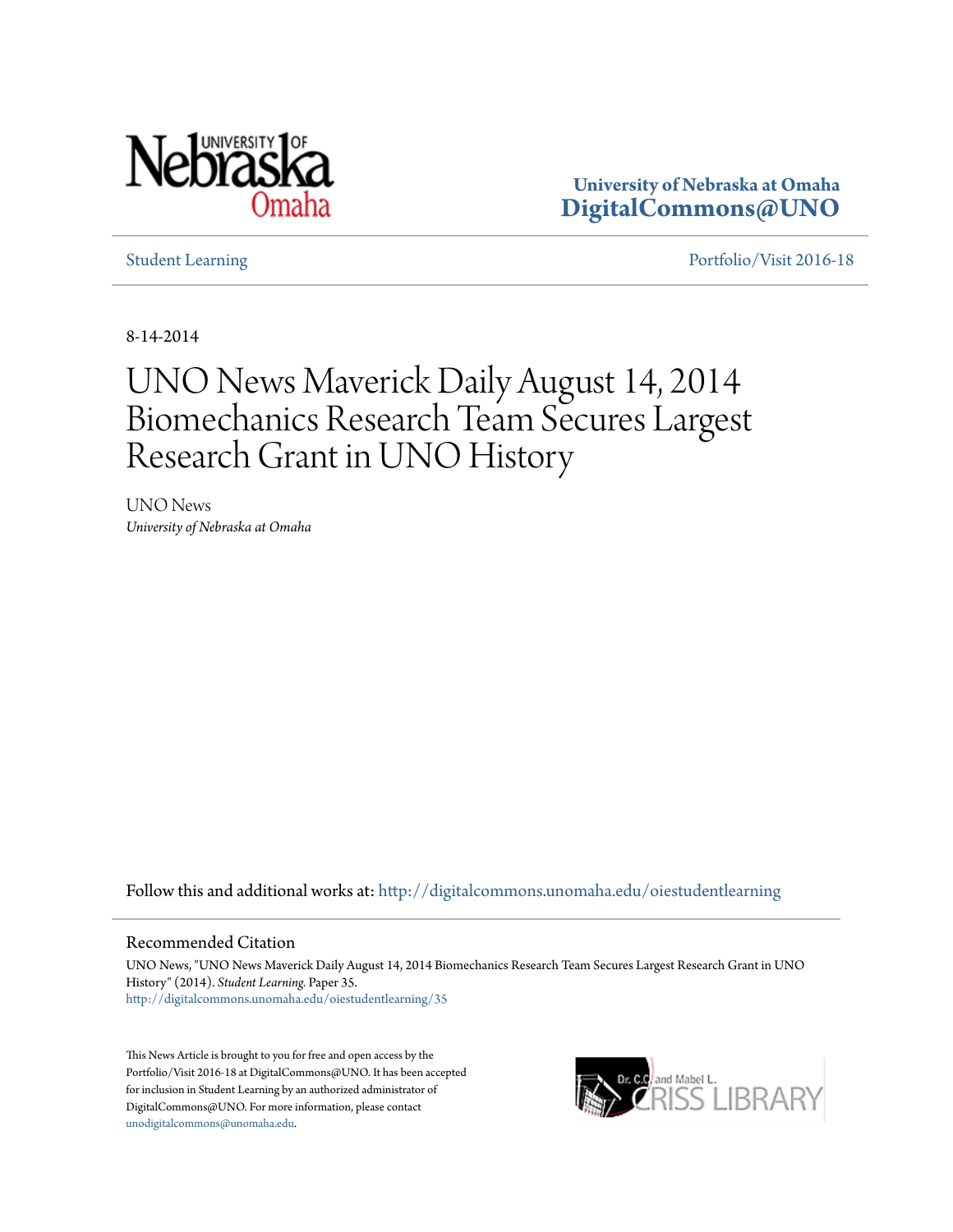

I

I

I

I

I

I

clinical applications for UNO research. Funding from the grant will olso allow for the hiring of several new faculty for UNO, the launching of additional pilot research programs, upgrades to equipment within

the Biomechonics Research Building and recruitment of top graduate and undergraduate student candidates to come to Omaha and study biomechanics at UNO.

"Securing this COBRE grant makes biomechanics a priority not only for Omaha but for the state of Nebraska," Stergiou explained.

Prior to the COBRE grant, UNO's Biomechanics program hod received millions in gront funding from other top government institutions including the Notional Science Foundation, NIH, NASA, and the Notional Institute on Disability and Rehabilitation Research

For questions, please contact Chorley Reed, UNO media relations coordinator, at 402.554.2129 or by email at unonews@unomaho.edu

## About the University of Nebraska ot Omaha

Located in one of America's best cities to live, work and learn, the University of Nebraska at Omaha (UNO) is Nebraska's premier metropolitan university. With more than 15,000 students enrolled in 200-plus programs of study, UNO is recognized nationally for its online education, graduate education, military friendliness and community engagement efforts Founded in 1908, UNO hos served learners of oll backgrounds for more than 100 years ond is dedicated to another century of excellence both in the classroom and in the co